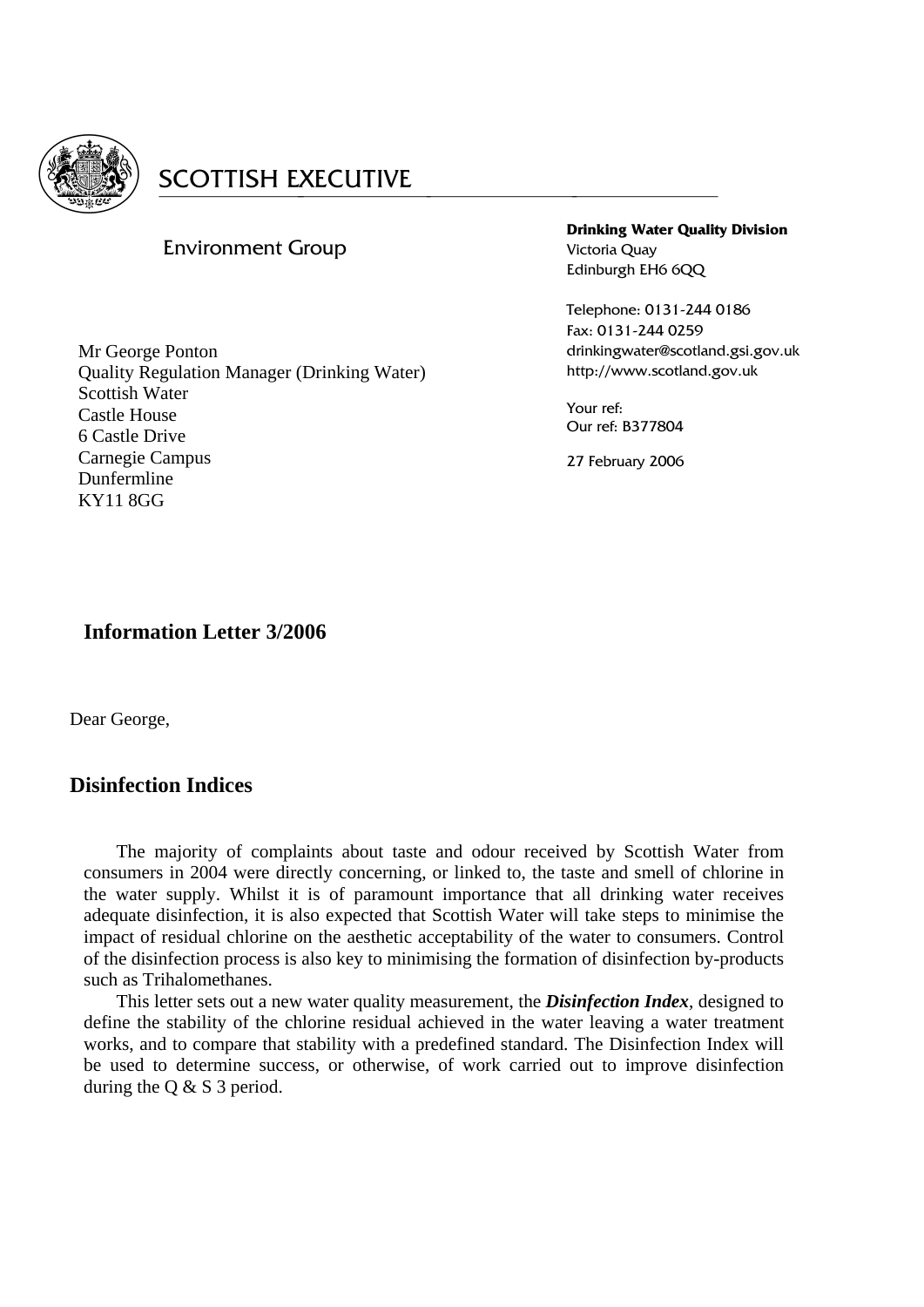#### *Background*

 The chlorine residual in water leaving a water treatment works can be influenced by many factors. For example, seasonal changes in raw water quality, degree of treatment applied before disinfection, short-circuiting in the treated water storage reservoir, and even the accuracy of the analysis and recording of the residual, are among the factors influencing the stability shown by chlorine residual data.

 Given the number of influencing factors, and the reactivity of chlorine itself, it is perhaps not surprising that chlorine residuals are often erratic. However chlorine residual data from the Regulatory sampling programme does show that some water treatment works produce more consistent data than others and it is these differences that the Disinfection Index defines.

#### *Fundamental Conditions for Calculating the Disinfection Index*

- 1. The chlorine residual data from the Regulatory sampling programme will be used to calculate the Disinfection Index. Specifically, the total chlorine residual measured at the tap for the water leaving the works will be used for the calculation. As this uses existing data it thus avoids an increased workload from additional sampling.
- 2. A minimum of 52 samples per annum will be required to calculate the Disinfection Index. Where that number cannot be met through the Regulatory programme, operational data, from samples taken at regular intervals throughout the year, must be included until a total of 52 data points is reached.
- 3. Where operational samples are included they must be from manual tests carried out at the works using a quality controlled chlorine test kit. Calibration and all other AQC checks for the test kit used must be documented and submitted to the DWQR along with the data. Data from on-line instrumentation will not be valid for this purpose.
- 4. Only *total chlorine residual* data will be used for the calculation. By adopting this approach it alleviates the need to change methodology, or identify in someway, those water treatment works where chloramination is in use.
- 5. Water treatment works using UV or Chlorine Dioxide for disinfection are outwith the scope of the Disinfection Index.
- 6. The Disinfection Index is a measurement of the variation of individual data points round their mean. The usual method for making such a measurement is to calculate the standard deviation of the data. However the Disinfection Index will be calculated on a percentage basis as this is more consistent with existing terminology and approach in Regulatory water quality monitoring.

#### *The Disinfection Index Calculation (see Appendix 1. for step by step guide).*

 It is acknowledged that maintenance of a steady chlorine residual is not easy to achieve and a degree of variation in residual round the chosen value can be expected. However continually changing chlorine residuals are recognised as one element leading to customer dissatisfaction and complaints of chlorine taste and odour while, in its most extreme form, could lead to temporary loss of disinfection or gross over dosing of the water.

 **The aim of the Disinfection Index is to detect those works where the total chlorine residual is sufficiently unstable on an ongoing basis as to be of concern.**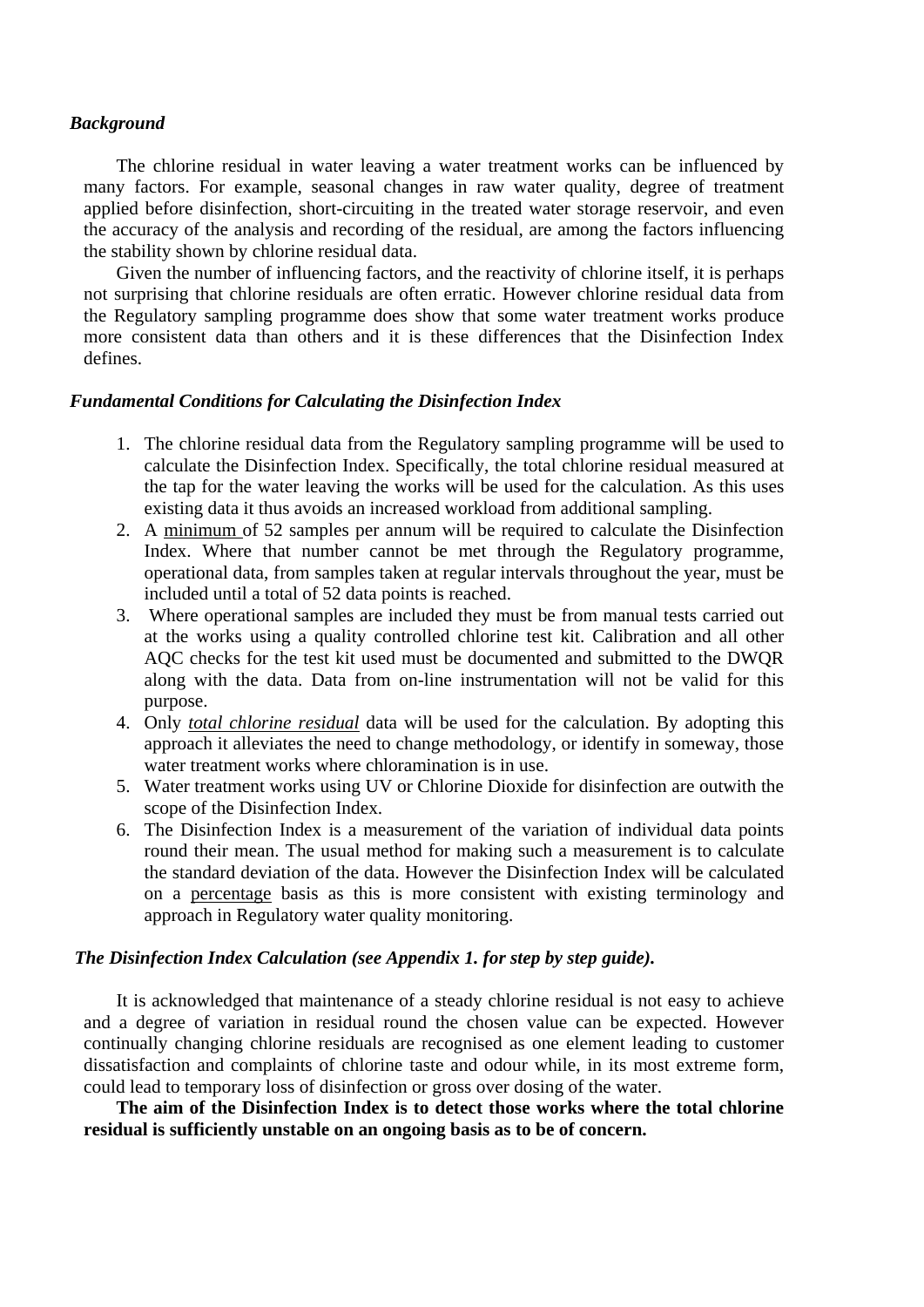Graph 1 below shows the chlorine residuals at six water treatment works for 2004.



 *Graph 1.* 

 It is apparent from the graph that there is a considerable change in chlorine residual stability across the works. The first step in calculating the Disinfection Index is to calculate the variation in residual with the mean ( Graph 2 below).



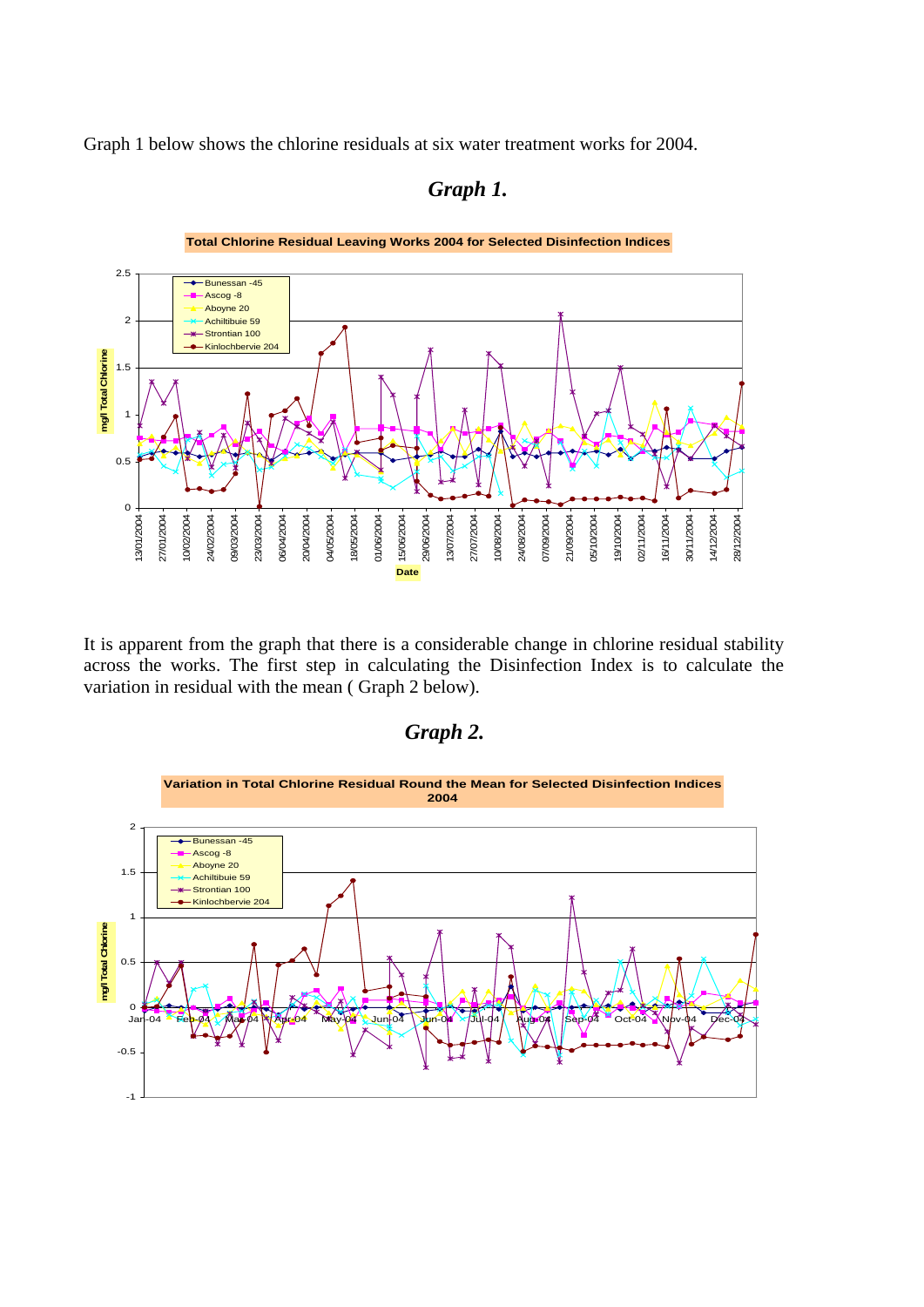The next stage is to calculate the above variation as a percentage of the mean (Graph 3. below).

### *Graph 3.*



 It is apparent from the above graph that while the data for Bunessan and Ascog stay comfortably within plus or minus 50% of the mean Aboyne exceeds 50% on one occasion, Achiltibuie reaches plus/minus 100% on a number of occasions with Strontian and Kinlochbervie showing even greater and more frequent occurrences of extreme residual variation.

 The same data can be shown as the cumulative percentage of samples falling within various variation bands, as given in the following graph.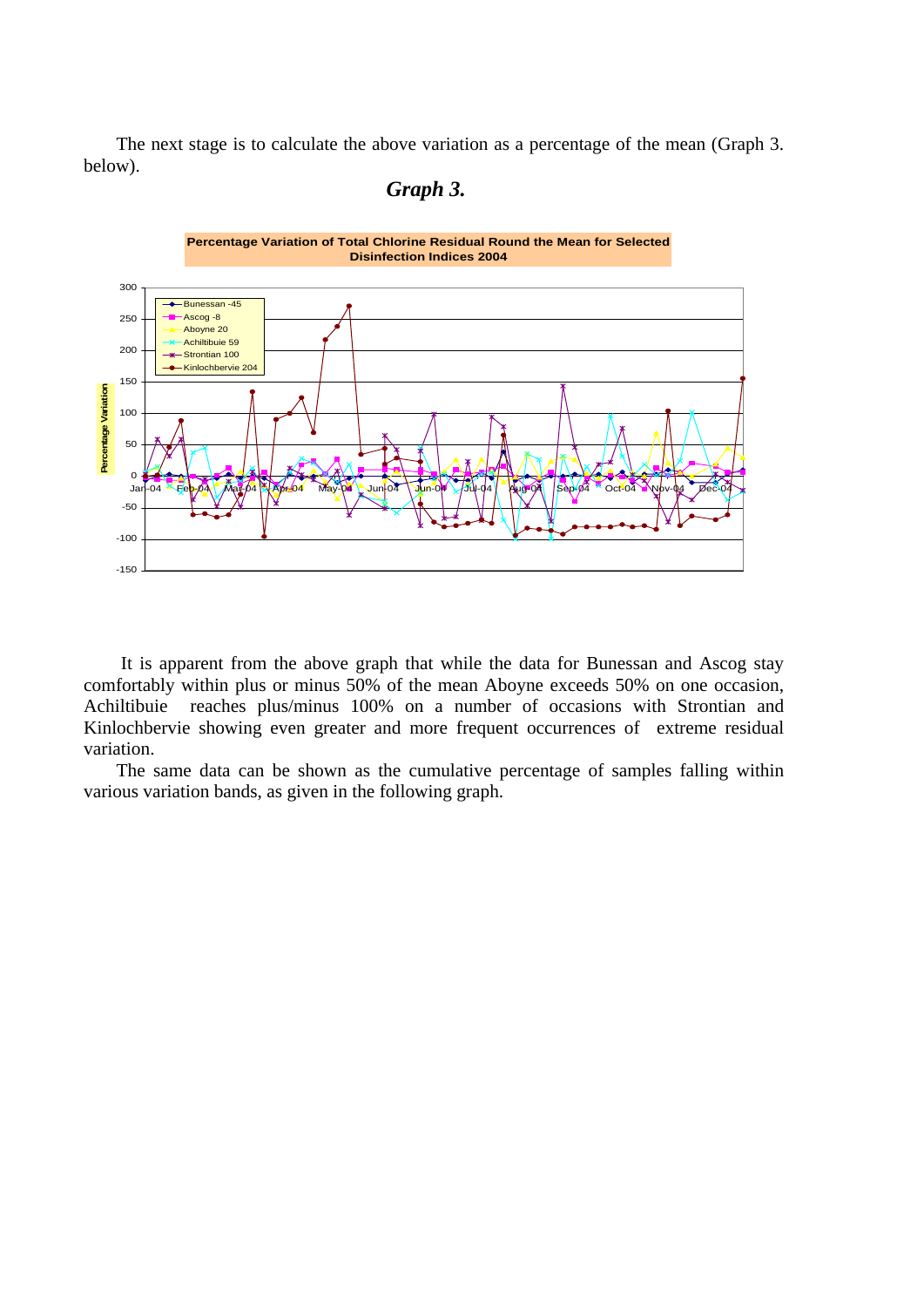



 The degree of variation around the mean can be clearly seen from the shape of the curve for each water treatment works and, from studying such curves for a random selection of 80 water treatment works covering the whole range of throughput capacities, the following criteria were selected as conditions which, if achieved, would demonstrate adequate control over the chlorine residual leaving the water treatment works;

- 1. 50% of all total chlorine residual results should fall within plus or minus 10% of the mean.
- 2. 90% of all total chlorine residual results should fall within plus or minus 25% of the mean.
- 3. 95% of all total chlorine residual results should fall within plus or minus 50% of the mean.

 The data from each water treatment works can now be compared to the above set of conditions, as shown in the following graph.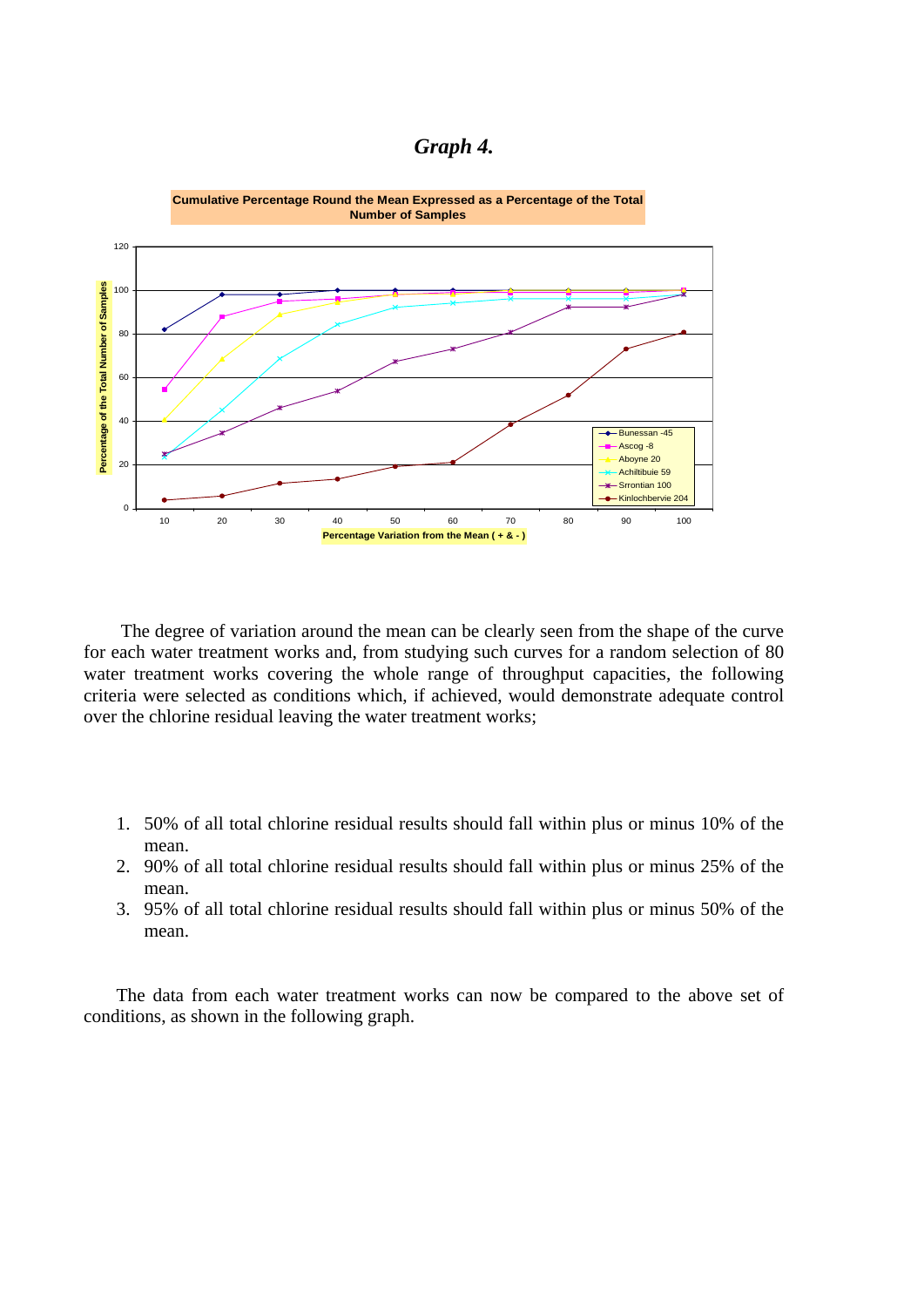#### *Graph 5.*



 It is clear from the graph that while Bunessan and Ascog meet, and indeed, exceed the target curve the other works do not.

 To make the comparison with the target curve easier to handle for the large number of works involved the relationship between the works curve and target curve is reduced to a single number by summing the percentage differences between the curves at 10, 25 and 50% . The number obtained is the *Disinfection Index.* 

For example *Bunessan* has; 82% of its data points within  $+/- 10\%$  of the mean; 98% of its data points within +/- 25% of the mean; 100% of its data points within  $+/-$  50 % 0f the mean.

Therefore the Disinfection Index = 50 minus  $82 = -32$  $+$  90 minus 98 = -8  $+$  95 minus  $100 = -5$ 

**Disinfection Index = -45**

Fully worked examples are given in Appendix 3 and Appendix 4 .

 A positive Disinfection Index indicates that the works fails to meet the target conditions and the higher the value the greater the instability in chlorine residual in the water leaving the works. A works meeting the target conditions will have a Disinfection Index of zero while a negative Index means the residual leaving the works shows a higher degree of stability than the target.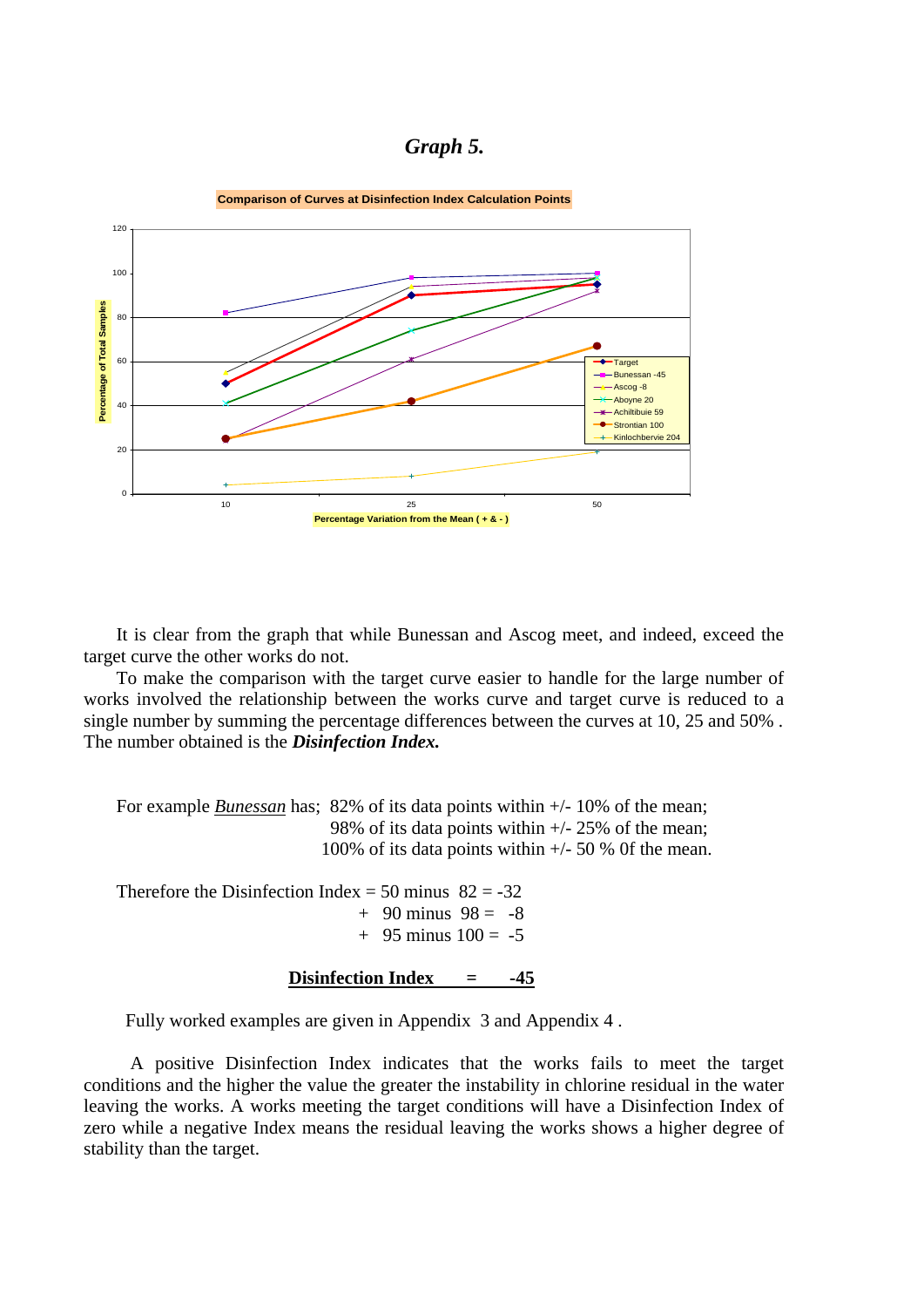The Disinfection Index has been calculated for each water treatment works for the years 2002, 2003 and 2004. A table of the Indices are given in Appendix 2. It is to be expected that the Disinfection Index will vary from year to year by some degree and it is obvious from Appendix 2 that this does indeed happen. To accommodate this variation the works have been grouped into three *Action Bands*;

 **A.** Those works showing the highest instability and therefore in greatest need of urgent action;

#### **Disinfection Index of 100 or more; 93 Works – 26% of the total works**

 **B.** Those works with moderate variation in total chlorine residual and in need of some action;

#### **Disinfection Index between 20 and 99; 147 Works - 41% of the total works**

 **C.** Those works where the target conditions are either met, almost met or exceeded and where action is not required;

#### **Disinfection Index of 19 or less**. **117 Works - 33% of the total works**

 The above grouping of the works is based on the score for the calendar year 2004 and may not represent the group they might have belonged to in any of the previous two years.

#### *Application of the Disinfection Indices*

- 1. The Disinfection Index will be calculated on a January to December annual basis.
- 2. The Disinfection Index for 2004 will be taken as the base value and changes in Index monitored from that year. Index values from earlier years can be used however to determine background trends for improvement purposes etc.
- 3. Appendix 2 includes a list of sites where data for 2004 is incomplete meaning that the Disinfection Index could not be calculated. Scottish Water is to inform the DWQR whether or not the site is still in service, whether sufficient further operational data is available to enable the index to be calculated for 2004 or whether data gathered in 2005 will enable calculation of the index for these sites.
- 4. Where improvements have been made to the chlorination system at a water treatment works then that works will be expected to show the desired Disinfection Index in the first full calendar year after the improvement has been made.
- 5. It is expected that an improvement in Disinfection Index is not to be achieved solely by an alteration of the chlorine set-point. Where it is evident that a change in setpoint has occurred, it is expected that Scottish Water will provide a valid justification for such a change.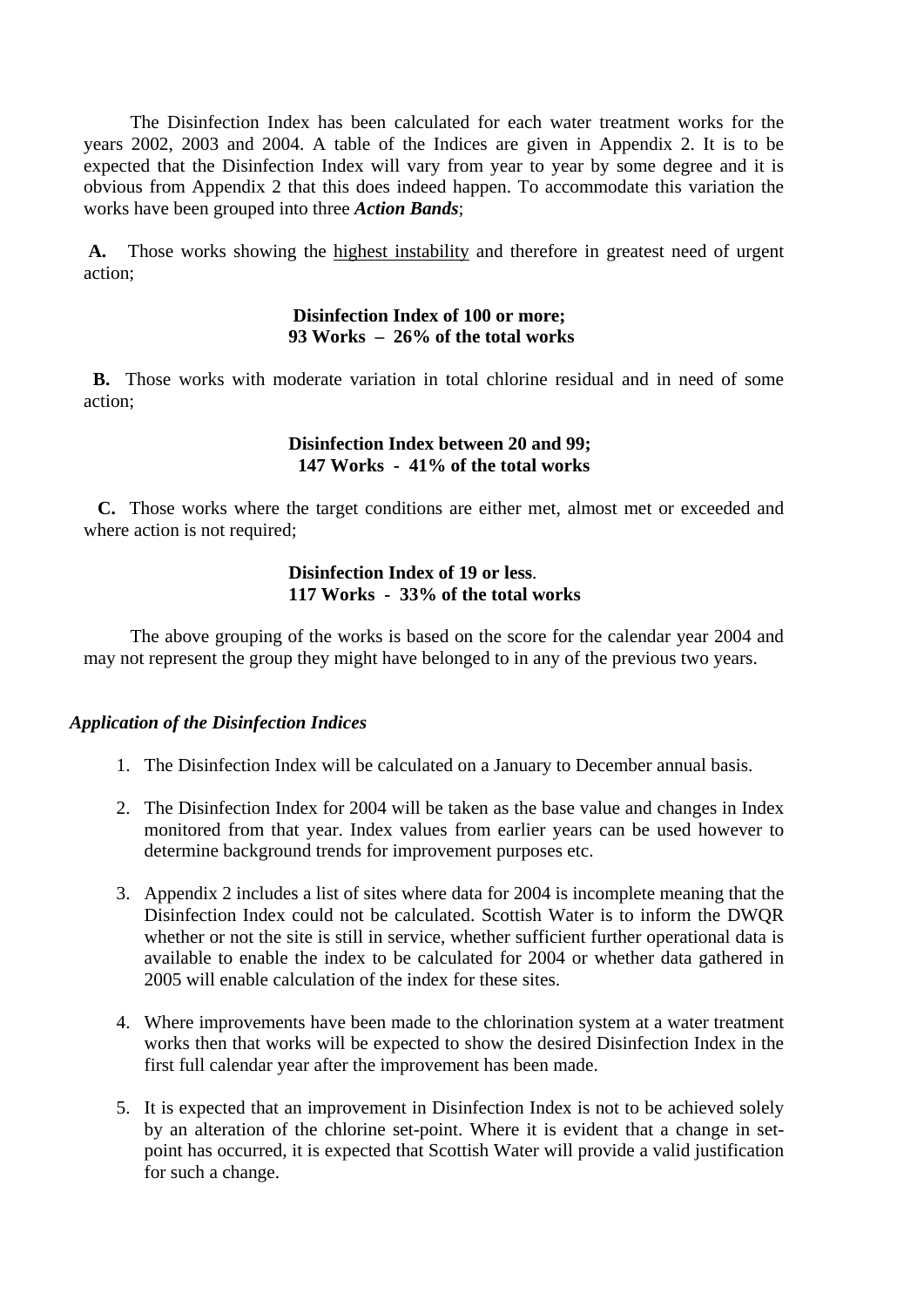6. Where Scottish Water is of the opinion that an infrequent change in chlorine set point has adversely affected the Disinfection Index at a site, it may submit a brief explanation for the change for consideration by the DWQR at the same time as the data. Only infrequent changes for valid operational reasons will be considered – these may include a regular seasonal change or one-off boosting of chlorine residual following a water quality event. Changes which occur frequently will not be considered as an acceptable reason for a poor Disinfection Index.

#### *Disinfection Index Investment Targets*

 **The aim of the Drinking Water Quality Regulator for Scotland is to see all water treatment works consistently producing Disinfection Indices of 19 or less (ie within group C above) by the end of the 2014.** 

#### **However, as a first step towards this ultimate goal, by the end of March 2010 no water treatment works should register a Disinfection Index of 100 or more. In other words no works should appear in Group A above from that date. Monitoring for compliance against investment made in 2006 will begin with the 2007 data set.**

 DWQR recognises that major investment may not be required at all works to meet the targets and that "simple" alterations such as moving a sample tap to a more representative position, or cleansing of the database of typing errors may achieve the desired result.

 Following meetings between Scottish Water and the DWQR, it has been agreed that a robust solution will be implemented for this driver at 141 sites listed in Appendix 5 in the first part of Q&S 3. No further funding will be supported for this driver at these sites in Q&S3, consequently it is expected that these sites will achieve Disinfection Indices of 19 or less by the end of March 2010.

 A further 83 sites have been identified in Appendix 5 which also have the Disinfection Control driver. Scottish Water is expected to use an operational or capital maintenance approach in the first instance in order to achieve the target disinfection index of 20 at these sites. If this approach is not successful, it is expected that Scottish Water will identify these sites as requiring funding in the second half of Q&S 3, and the DWQR is likely to support this approach. In any case, all Scottish Water sites are required to have a Disinfection Index below 100 by the end of March 2010.

 It should be noted that although the works have been grouped together in the three action groups based on their 2004 Disinfection Index, the 2002 and 2003 Indices show that some works can "jump" from one group to another. It should be borne in mind that investment to ensure compliance with both the 2010 and 2014 targets should capture all water treatment works likely to break the targets.

 In order for the DWQR to sign off work at a site under this driver for Q&S3 financial purposes, DWQR will simply confirm whether it considers that the delivered project should be sufficient to provide the required outputs. It will not be necessary to wait for one full year of data prior to enable sign off at this level. DWQR intends to review data at all sites once one year has passed since the reported completion of the project in order to verify that the target Disinfection Index has been achieved. Where this is not the case, DWQR will expect Scottish Water to investigate and provide a plan for prompt remedial action at the site.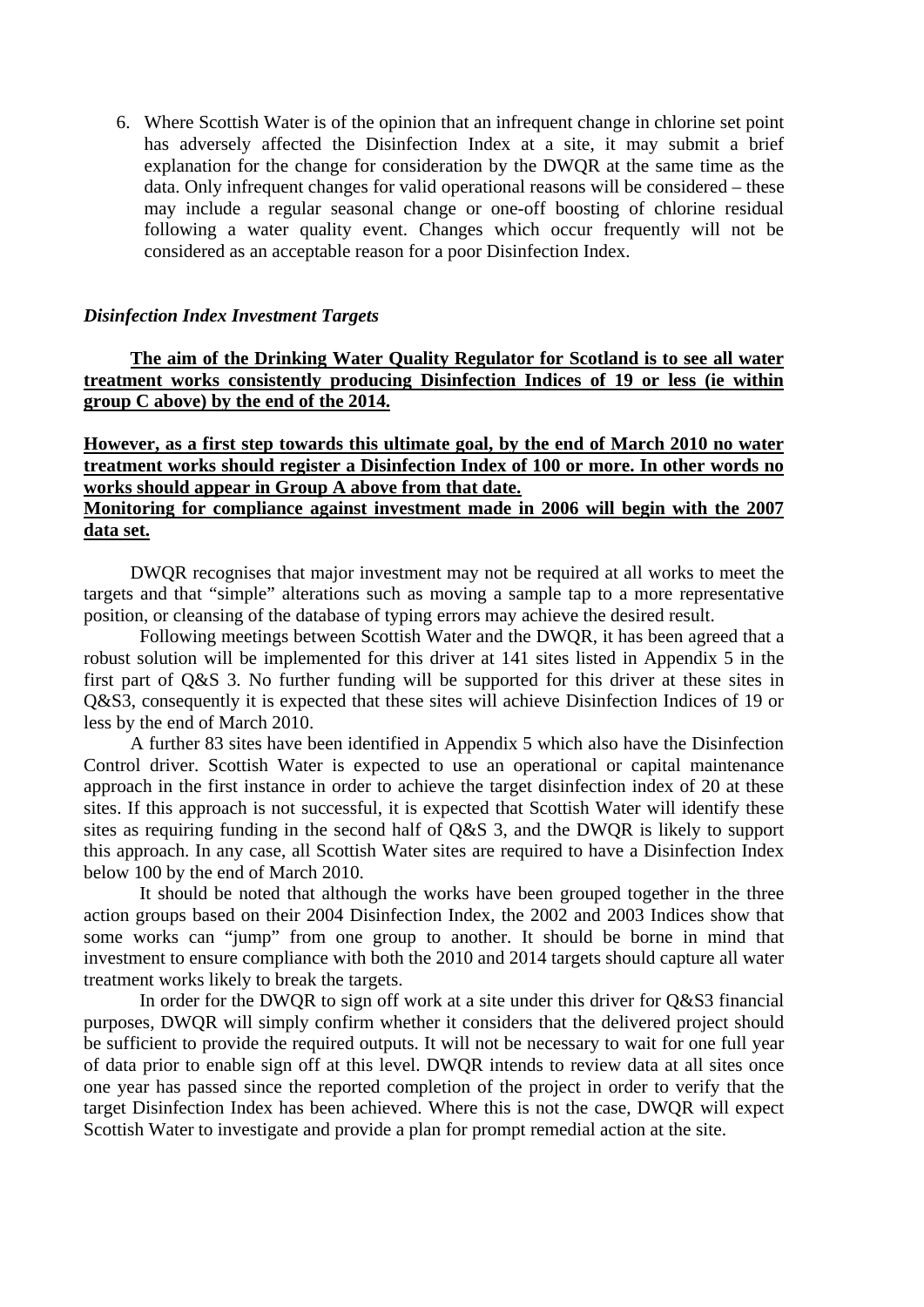#### *Submission of Data*

 Total chlorine residual data for water leaving each water treatment works should be submitted to DWQR through the monthly data returns requested in accordance with Information Letter 2/2005. Where a works is sampled at a frequency below that necessary to provide 52 data points per year, the dataset is to be supplemented with operational data. As this operational data will not form part of the monthly data return, **all** total chlorine data for such works for the preceding calendar year is to be provided by 21 March each year in the format shown below:

| <b>FIELD NAME</b>    | <b>FIELD DESCRIPTION</b>                            | <b>FIELD</b>        | <b>FIELD</b> | <b>FIELD EXAMPLE</b>    |
|----------------------|-----------------------------------------------------|---------------------|--------------|-------------------------|
|                      |                                                     | <b>TYPE</b>         | <b>SIZE</b>  | (for illustration only) |
| SiteRef              | (As Details table)                                  | Text                | 13           | T0500000123             |
| SampleResult         | The actual result for individual sample.            | Number              |              | 0.54                    |
|                      |                                                     | Floating            |              |                         |
|                      |                                                     | point               |              |                         |
| $>$ or $<$ qualifier | Sample greater than or less than limit of detection | Text ( $>$ or $<$ ) |              |                         |
|                      | Note: Leave blank if not applicable.                |                     |              |                         |
| SampleDate           | Date sample taken in the format                     | Date                | 8/10         | 04/01/04                |
|                      | DD/MM/YY or DD/MM/YYYY                              |                     |              |                         |
| SampleTime           | Time sample taken in the format                     | Time                |              | 09:45                   |
|                      | HH:MM (24 hour clock)                               |                     |              |                         |

 This data may be provided alongside the March monthly return (containing January's data) or separately.

 If you have any queries concerning this matter, please contact Matt Bower on 0131 244 0743 or me, otherwise please confirm that Scottish Water is able to comply fully with the contents of this letter.

Yours sincerely,

Colin McLaren

 This letter is accompanied by 4 Appendices. Appendix 1. – The Disinfection Index Calculation Appendix 2. - List of the Works and their Indices Appendix  $3 \& 4$  – Worked Examples Appendix 5 – Site Investment Categories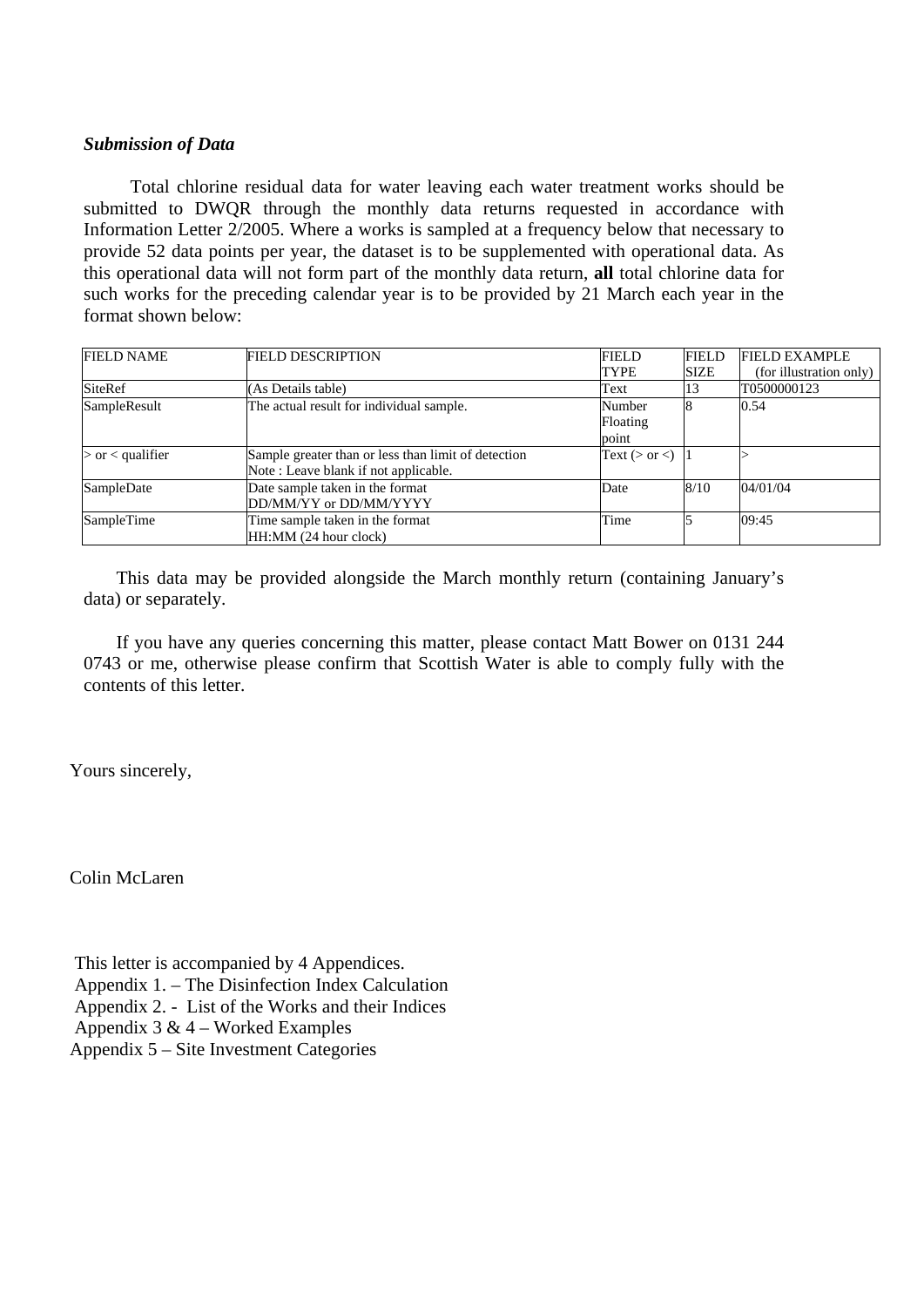## *Appendix 1.*

## **DISINFECTION INDEX CALCULATION**

*The Basis of the DISINFECTION INDEX is the assumption that individual Chlorine Residual results should not vary wildly from the mean result but instead remain within a fairly tight band round the mean value. The degree of variation considered challenging, but achievable, is given below;* 

|      | 50% of results should fall within $+$ or $-$ 10% of the mean  |
|------|---------------------------------------------------------------|
| and, | 90% of results should fall within $+$ or $-$ 25% of the mean  |
| and, |                                                               |
|      | 95% of results should fall within $+$ or $-$ 50% of the mean. |

*The Disinfection Index is a single number that describes the relationship between the actual distribution of total chlorine residual results for a given works and the above set of conditions. A positive Disinfection Index indicates that the works is showing a greater degree of variation than the target values, while a negative Index is the result of lower variation than described by the target ranges. A works absolutely matching the target conditions would have a Disinfection Index of zero.* 

The Disinfection Index for any given water treatment works is calculated by adding together the percentage difference between the results for the works and the target ranges given above.

*The various steps in the calculation of the Disinfection Index are as follows;*  Step No.

- 1. Add chlorine residuals (x) for a site for the whole year  $=$  Sum x for N results
- 2. Sum  $x / N$  = mean for the year (M)
- 3. M  $x =$  variation of each result from the mean  $(y)$ .
- 4.  $v * 100/M$  = Percentage variation of each result from the mean (v%)
- 5. Add together all results within  $+$  or  $-$  10% of the mean (A)
- 6. Repeat for  $+$  or  $-$  25% and 50% (B and C)
- 7. A  $*$  100/N = percentage of the total results within the first target range (A%)
- 8. Repeat for 25% and 50% ( B% and C% )

9. For each site: Subtract A% from  $50\% = a$ Subtract B% from  $90\% = h$ Subtract  $C\%$  from 95% = c

10. Sum  $a + b = c$  to get the Disinfection Index.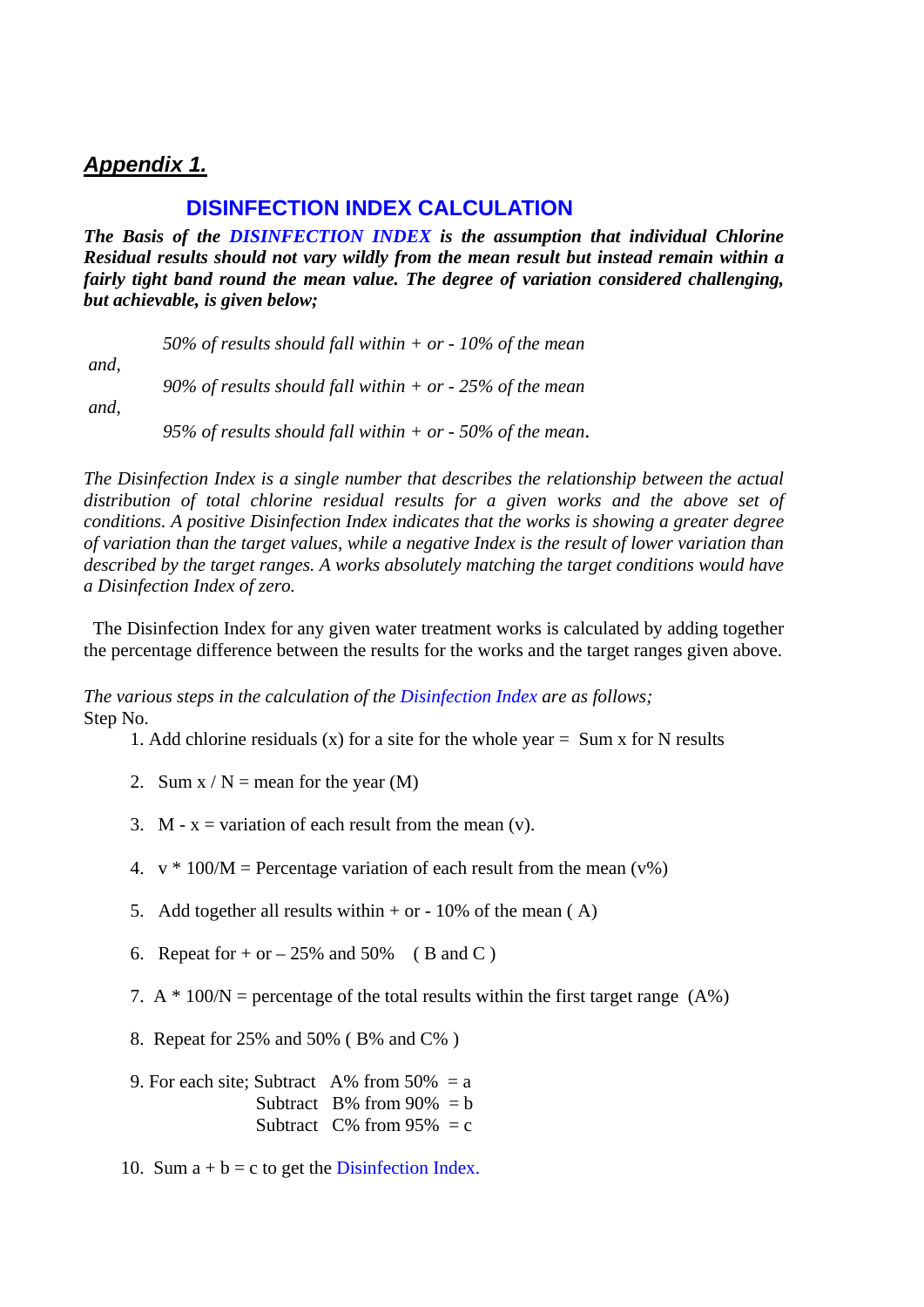# *Appendix 2 List of Disinfection Indices*

|                              | <b>Disinfection</b> |
|------------------------------|---------------------|
| <b>Water Treatment Works</b> | <i><b>Index</b></i> |

**100 +** 

|                        | 2002 | 2003 | 2004 |
|------------------------|------|------|------|
|                        |      |      |      |
| <b>Altnahara</b>       |      | 87   | 223  |
| <b>Diabeg</b>          | 159  | 168  | 214  |
| Rousay                 | 183  | 137  | 205  |
| Kinlochbervie          |      | 183  | 204  |
| Laid                   | 189  | 200  | 202  |
| Sanna                  | 174  | 133  | 190  |
| <b>Sallachy</b>        | 154  | 124  | 185  |
| <b>Oykel Bridge</b>    | 160  | 163  | 181  |
| <b>Newcastletown</b>   |      | 114  | 177  |
| Inchlaggan             | 181  | 141  | 175  |
| Loth & Portgower       | 143  | 133  | 174  |
| Letterfearn            | 45   | 70   | 173  |
| <b>Acharacle</b>       | 127  | 128  | 172  |
| <b>Balmacara</b>       | 156  | 118  | 170  |
| <b>Dalchriechart</b>   | 88   | 113  | 168  |
| <b>Drimnin</b>         | 143  | 150  | 167  |
| Glenuig                | 121  | 160  | 167  |
| <b>Tarskavaig</b>      | 112  | 106  | 166  |
| <b>Marrel</b>          |      | 129  | 163  |
| Achaphubuil            | 101  | 145  | 162  |
| <b>Spean Bridge</b>    | 96   | 124  | 162  |
| Ardgour                | 115  | 112  | 160  |
| <b>Achmore</b>         | 121  | 133  | 158  |
| Glendale               | 78   | 114  | 156  |
| <b>Habost</b>          |      | 129  | 156  |
| <b>Melness</b>         |      | 194  | 156  |
| Waternish              | 137  | 120  | 154  |
| <b>Mellon Udrigle</b>  | 141  | 129  | 152  |
| <b>Blaich</b>          | 123  | 145  | 150  |
| Waterstein             | 100  | 117  | 150  |
| <b>Aultbea</b>         | 41   | 102  | 147  |
| <b>Inverinate</b>      | 84   | 106  | 144  |
| <b>Beasdale</b>        | 111  | 137  | 143  |
| <b>Elphin</b>          | 123  | 112  | 143  |
| <b>Inverasdale New</b> | 130  | 154  | 143  |
| <b>Bonar Bridge</b>    | 79   | 129  | 141  |
| Glenogil               | 86   | 102  | 141  |
| Lochcarron             | 106  | 122  | 141  |
| <b>Navadale</b>        | 111  | 139  | 141  |
| <b>Kylesku</b>         | 120  | 99   | 137  |
| <b>Newton Stewart</b>  | 108  | 92   | 137  |
| <b>Scourie</b>         | 129  | 168  | 136  |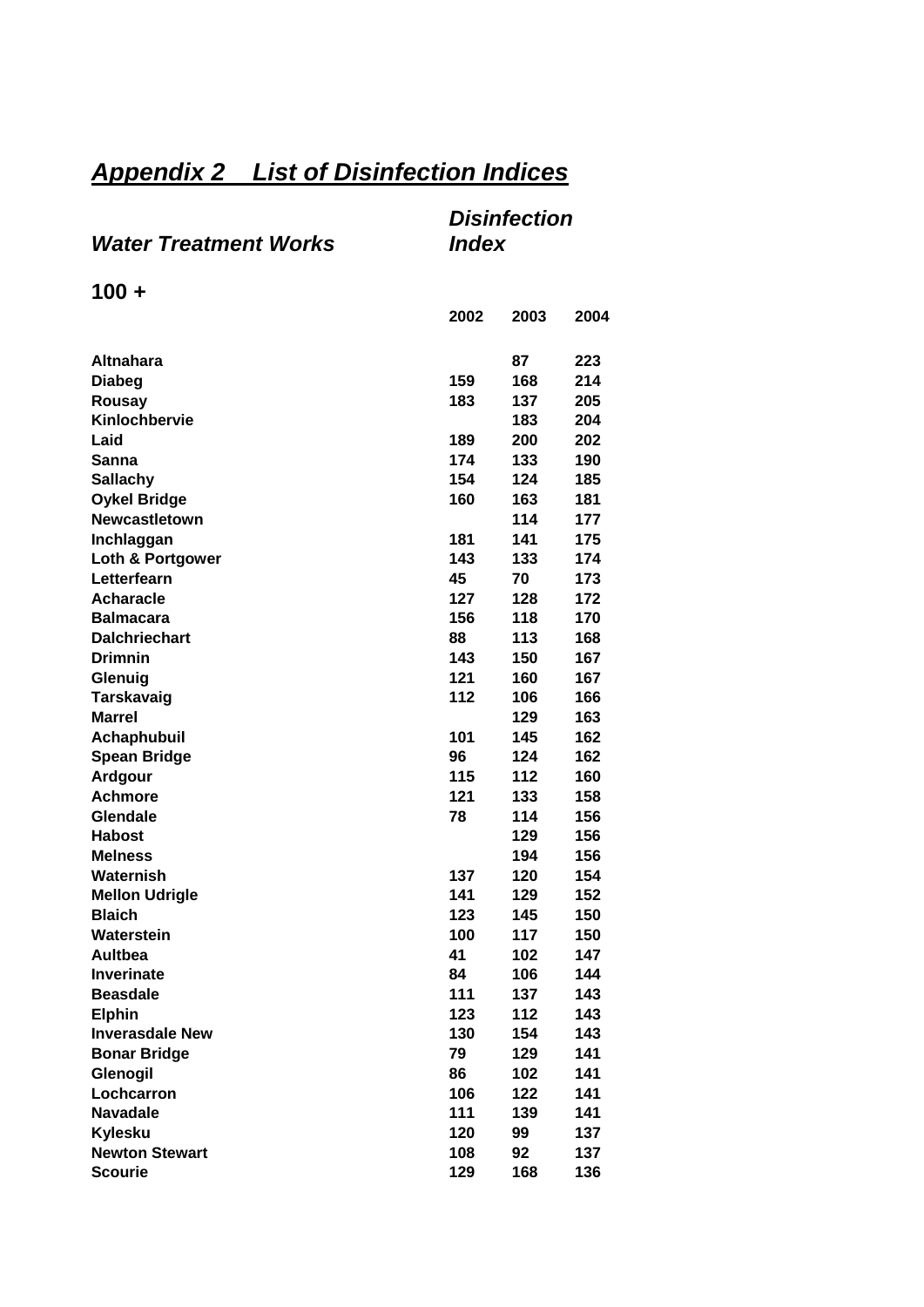| <b>Balnain</b>        | 123 | 72  | 135 |
|-----------------------|-----|-----|-----|
| <b>Bracadale</b>      | 106 | 139 | 135 |
| <b>Isleornsay</b>     | 69  | 74  | 135 |
| <b>Kinlochewe</b>     | 122 | 133 | 135 |
| <b>Sheil Bridge</b>   | 114 | 122 | 133 |
| <b>Dornie</b>         | 88  | 122 | 131 |
| Laide                 | 161 | 100 | 131 |
| Kilchoan              | 166 | 131 | 129 |
| Sheildaig             | 155 | 135 | 127 |
| <b>Treslaig</b>       | 129 | 110 | 126 |
| <b>Claddich</b>       | 97  | 103 | 125 |
| <b>Braes</b>          | 83  | 85  | 124 |
| <b>Elgol</b>          | 97  | 68  | 124 |
| Ardneaskan            | 94  | 90  | 123 |
| <b>Fetlar</b>         |     | 70  | 123 |
| <b>Clarklyhill</b>    | 113 | 152 | 120 |
| <b>Glenahullich</b>   | 76  | 146 | 120 |
|                       |     |     |     |
| <b>Invermorriston</b> | 35  | 108 | 120 |
| <b>Torrin</b>         | 147 | 125 | 120 |
| <b>Unst</b>           |     | 70  | 120 |
| Laggan Bridge         | 104 | 98  | 118 |
| <b>Maaruig</b>        |     | 128 | 117 |
| <b>Tyndrum</b>        | 109 | 118 | 117 |
| <b>Acreknowe</b>      | 62  | 37  | 116 |
| <b>Auchneel</b>       | 64  | 96  | 116 |
| <b>Stoer</b>          | 152 | 72  | 116 |
| Ratagan               | 127 | 104 | 115 |
| <b>Strathcarron</b>   | 68  | 58  | 114 |
| <b>Ballachulish</b>   | 125 | 139 | 113 |
| <b>Crathie</b>        | 113 | 127 | 113 |
| Garve                 | 104 | 102 | 113 |
| <b>Stromness</b>      | 113 | 104 | 113 |
| Lochaline             | 106 | 112 | 112 |
| <b>Sullom Voe</b>     | 112 | 16  | 112 |
| <b>Kirbister</b>      | 42  | 63  | 111 |
| Londornoch            | 82  | 109 | 111 |
| <b>Picketlaw</b>      | 50  | 77  | 111 |
| <b>Bigton</b>         | 67  | 108 | 110 |
| <b>Alligin</b>        | 152 | 152 | 108 |
| <b>Nedd</b>           | 152 | 129 | 108 |
| <b>Osedale</b>        | 113 | 71  | 108 |
| <b>Barra</b>          | 169 | 96  | 107 |
| <b>Salen</b>          | 135 | 126 | 107 |
| Achnasheen            | 131 | 174 | 104 |
| <b>Badcaul</b>        | 79  | 127 | 104 |
| Gairloch              | 68  | 89  | 104 |
| <b>Kishorn</b>        | 72  | 107 | 104 |
| <b>Glencoe</b>        | 0   | 62  | 102 |
| Loy                   | 102 | 84  | 102 |
| <b>Ness</b>           |     | 41  | 101 |
| <b>North Erradale</b> | 145 | 89  | 101 |
| <b>Strontian</b>      | 120 | 141 | 100 |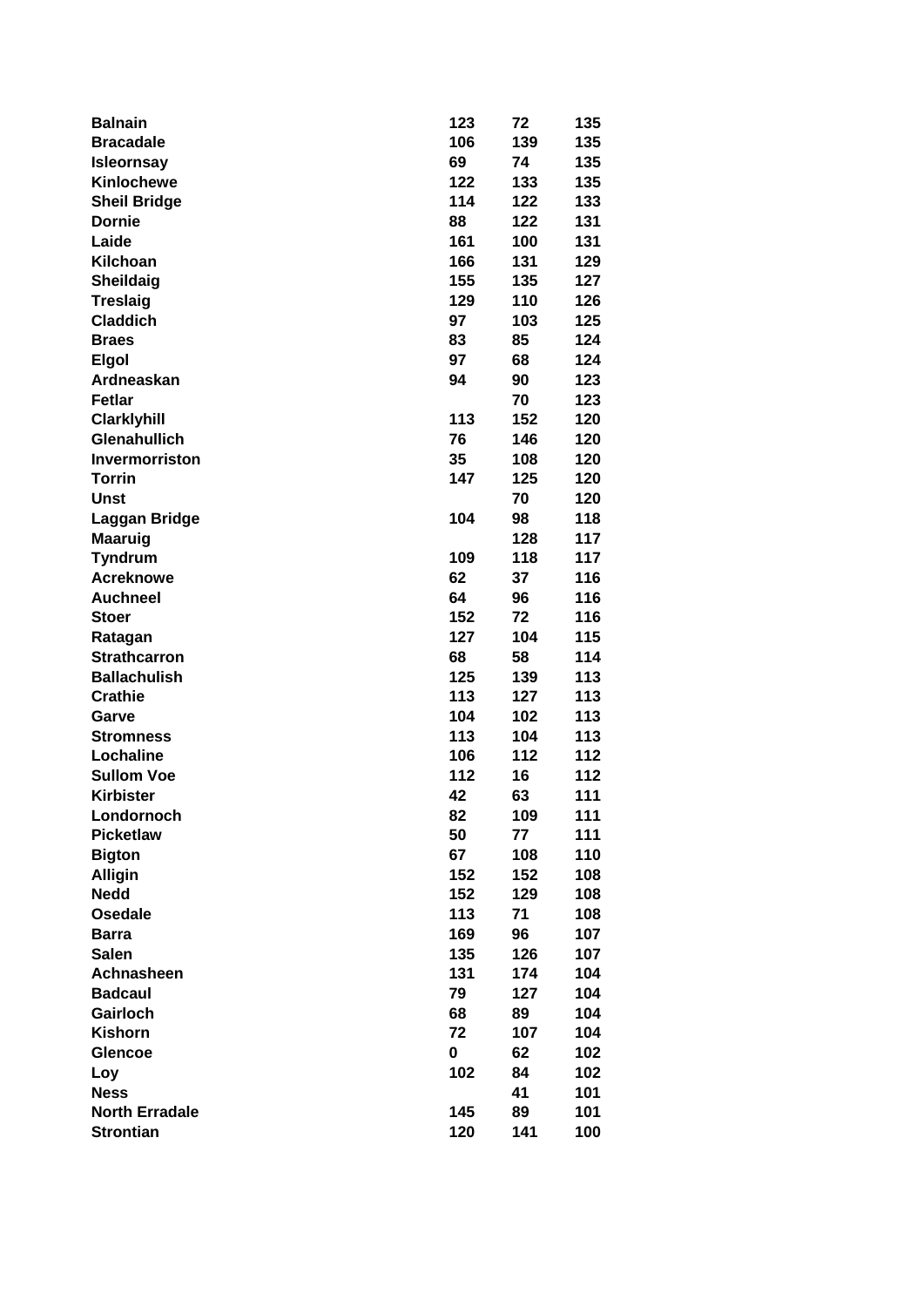## *Water Treatment Works Disinfection Index*

## **20 to 99**

|                        | 2002  | 2003  | 2004 |
|------------------------|-------|-------|------|
|                        |       |       |      |
| <b>Cioltie</b>         | 93    | 72    | 99   |
| <b>Melvaig</b>         | 113   | 124   | 99   |
| <b>Savalbeg</b>        | 106   | 75    | 98   |
| <b>Durness</b>         | 104   | 95    | 97   |
| <b>Dores</b>           | 111   | 156   | 95   |
| Kettlebridge           |       |       | 95   |
| <b>Strollamus</b>      | 45    | 64    | 95   |
| Cannich                | 99    | 37    | 94   |
| Lemreway               |       | 109   | 94   |
| <b>Fort Augustus</b>   | 80    | 74    | 93   |
| Glenfinnan             | 114   | 104   | 93   |
| Rhenigidale            |       | 94    | 93   |
| <b>Torridon</b>        | 95    | 86    | 93   |
| <b>Carbost</b>         | 99    | 88    | 92   |
| Lochend                | 51    | 47    | 91   |
| <b>Mid Yell</b>        |       | 123   | 91   |
| <b>Drumbeg</b>         | 139   | 110   | 90   |
| <b>Broadford</b>       | 83    | 70    | 89   |
| <b>Dunkeld</b>         | 76    | 78    | 89   |
| <b>High Borland</b>    |       |       | 89   |
| Kinlochleven           | 122   | 141   | 89   |
| <b>Mallaig</b>         | 57    | 35    | 89   |
| <b>Boardhouse</b>      | 64    | 56    | 88   |
| <b>Applecross</b>      | 104   | 153   | 86   |
| Lochinver              | 85    | 56    | 86   |
| <b>Achmelvich</b>      | 90    | 95    | 85   |
| <b>Hushinish</b>       |       | 86    | 85   |
| Kinlochrannoch         | 83    | 87    | 85   |
| Kyle of Lochalsh       | 153   | 87    | 83   |
| Roybridge              | 102   | 106   | 83   |
| <b>Ardvourlie</b>      |       | 97    | 81   |
| <b>Arnisdale</b>       | 85    | 105   | 80   |
| Mor                    |       | 56    | 80   |
| Lerwick                | -6    | 82    | 79   |
| <b>Palnure</b>         | 19    | 72    | 79   |
| <b>North Ronaldsay</b> | $-61$ | $-28$ | 78   |
| Kilmaluag              | 79    | 72    | 77   |
| <b>Tweedsmuir</b>      | 59    | 47    | 77   |
| Glenelg                | 104   | 55    | 72   |
| <b>Tongue</b>          | 131   | 188   | 72   |
| <b>Skerries</b>        |       | 104   | 71   |
| <b>Stornoway</b>       |       | 33    | 71   |
| <b>Strathyre</b>       | 125   | 39    | 71   |
| <b>Penifiler</b>       | 79    | 89    | 70   |
| <b>Teangue</b>         | 82    | 71    | 70   |
| <b>Tomich</b>          | 74    | 63    | 70   |
|                        |       |       |      |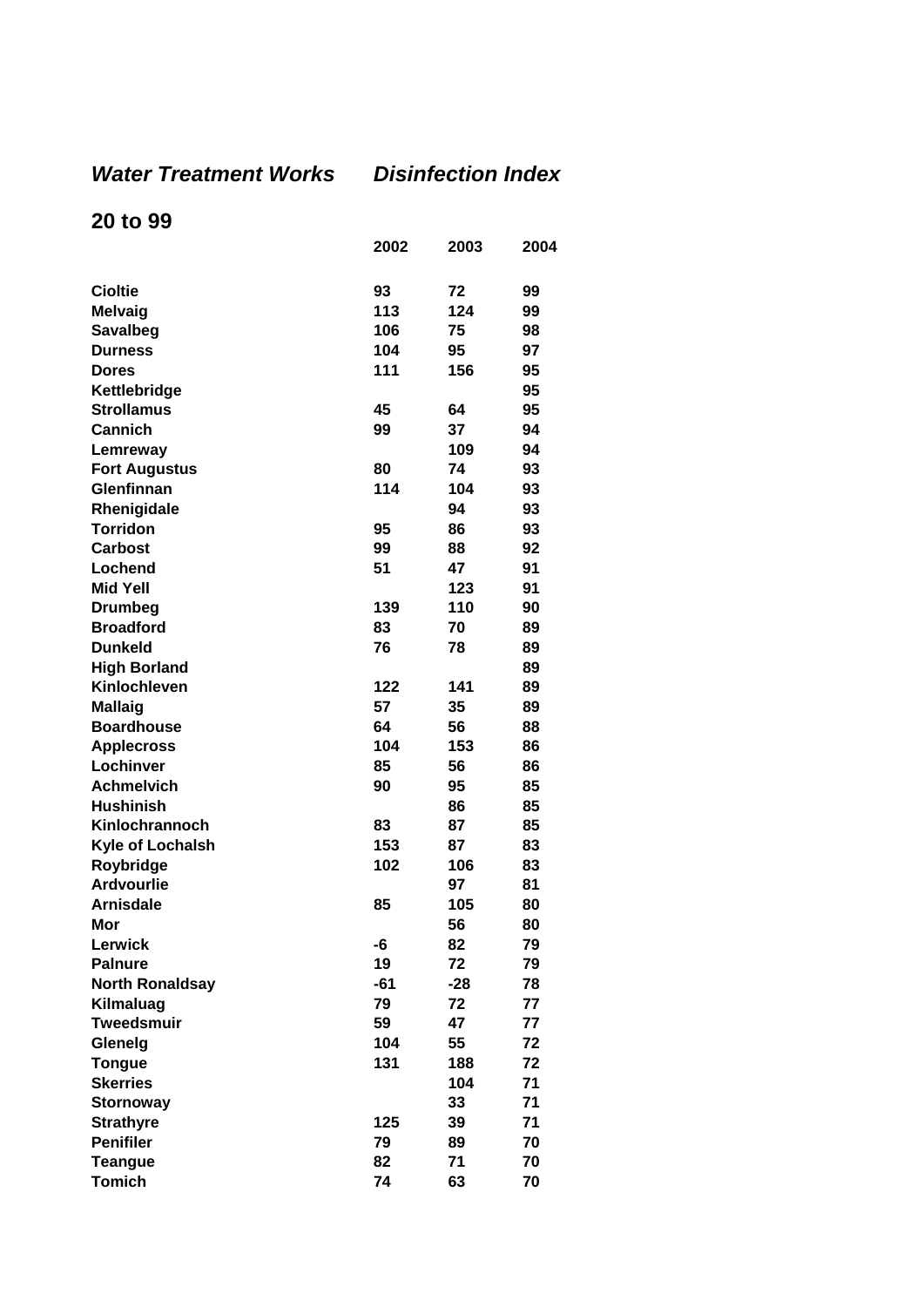| <b>Bohuntin</b>           | 91   | 29           | 68 |
|---------------------------|------|--------------|----|
| <b>Drumfearn</b>          | 73   | 29           | 68 |
| Tomnavoulin               |      | 35           | 67 |
| <b>Braemar</b>            | 123  | 64           | 66 |
| <b>Earlish</b>            | 104  | 67           | 66 |
| Lochranza                 | 235  | 29           | 66 |
| <b>Kinnieswood No.3</b>   | 71   | 18           | 65 |
| Yarrowfeus                | 19   | 54           | 65 |
| <b>Cowhill</b>            | 62   | 59           | 64 |
| <b>Cromarty</b>           | 55   | 111          | 64 |
| <b>Calder Mixed Final</b> |      |              | 63 |
| <b>Sconser</b>            | 39   | 35           | 62 |
| <b>Banff</b>              | 63   | 62           | 61 |
| <b>Dalmally</b>           | 35   | 40           | 61 |
| <b>Tiree</b>              | 45   | 33           | 61 |
| <b>Broughton</b>          | 58   | 62           | 60 |
| Gravir                    |      | 54           | 60 |
| <b>Invergarry</b>         | 91   | 87           | 60 |
| Tighnabruach              | 1    | $\mathbf{2}$ | 60 |
| <b>Achiltibuie</b>        | 100  | 66           | 59 |
| <b>Muirlands</b>          | 94   | 54           | 58 |
| Uig                       |      | 52           | 58 |
| <b>Kilberry</b>           | 112  | 90           | 57 |
| <b>Nielston Low</b>       | 94   |              | 57 |
| Howdenhaugh               | 26   | 25           | 56 |
| <b>Touch</b>              | 26   | 17           | 56 |
| <b>Peninver</b>           | 49   | 15           | 55 |
| <b>South Muirhouse</b>    | 35   | 35           | 55 |
| <b>West Lewis</b>         |      | 61           | 55 |
| <b>Bonchester</b>         | 23   | -7           | 54 |
| <b>Dalwhinnie</b>         | 43   | 74           | 54 |
| Glengap                   | 57   | 125          | 54 |
| <b>Kilmuir</b>            | 76   | 50           | 54 |
| <b>Rankinston</b>         | 200  | 66           | 54 |
| Glenfarg                  | 11   | 20           | 52 |
| <b>Gorthleck</b>          | 39   | 23           | 52 |
| Lochenkit                 | 4    | 27           | 52 |
| <b>Cargen Borehole</b>    | 39   | 23           | 51 |
| <b>Onich New</b>          | 15   | $-1$         | 50 |
| <b>Rosemarkie</b>         | 86   | 43           | 50 |
| Whitehillocks             | 34   | 41           | 50 |
| <b>Balquhidder</b>        | 4    | $-15$        | 49 |
| <b>Kenmore</b>            | 62   | 37           | 49 |
| <b>Kirkmichael</b>        | 31   | 47           | 49 |
| <b>Nielston High</b>      | 58   | 85           | 49 |
| Lochearnhead              | 84   | $-5$         | 48 |
| Kaim                      | 52   | 49           | 47 |
| Ringford                  | 16   | 61           | 47 |
| <b>Blackpark</b>          | 31   | 11           | 46 |
| <b>Rhynie</b>             |      | 33           | 45 |
| Wideford                  | $-3$ | 41           | 45 |
| Afton                     | 15   | 32           | 44 |
| <b>Cliasmol</b>           |      | 65           | 44 |
| Gourlaw                   | 55   | $-10$        | 43 |
|                           |      |              |    |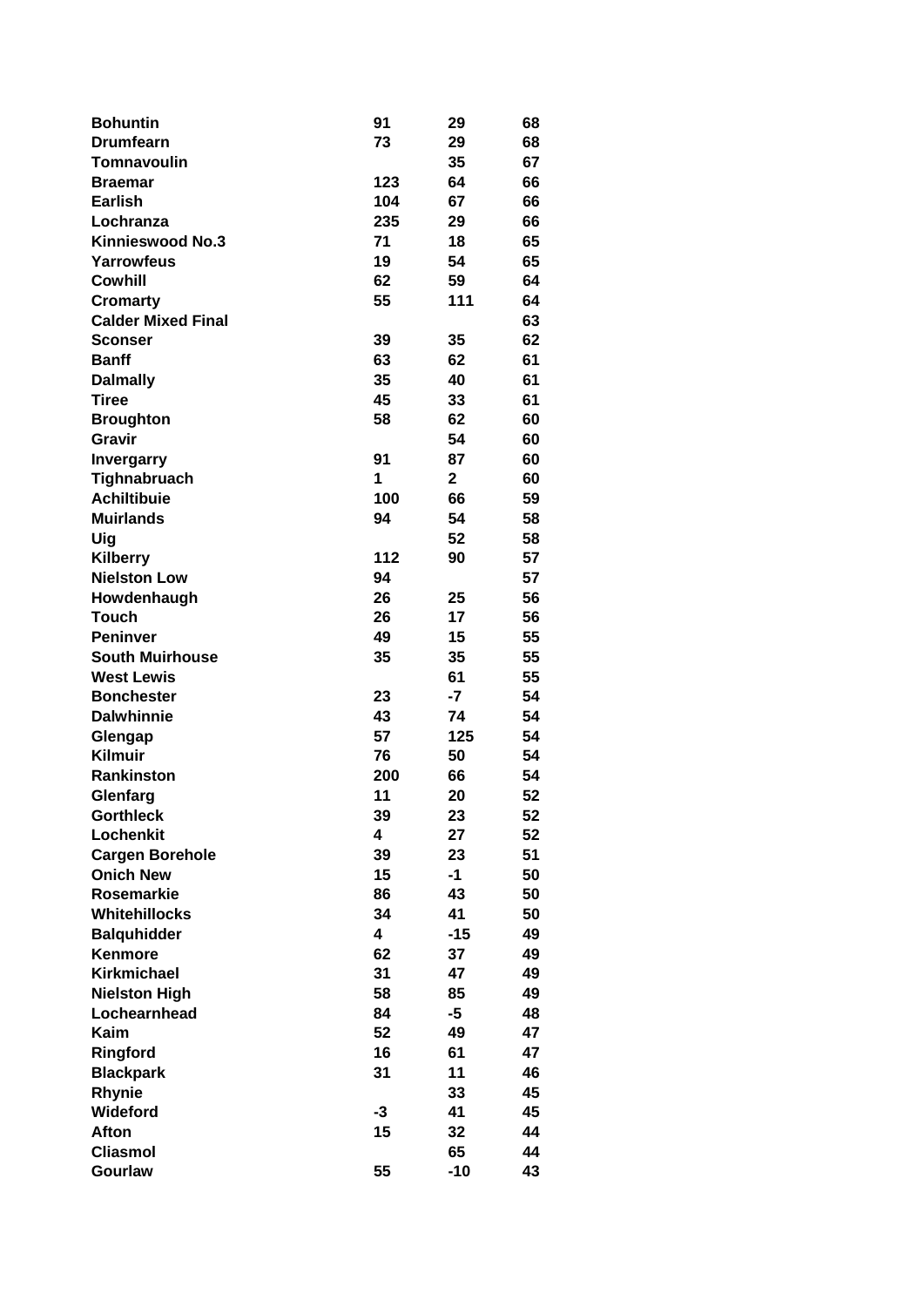| <b>Tomatin</b>           | 0     | 8     | 43 |
|--------------------------|-------|-------|----|
| Newburgh                 | 25    | 33    | 41 |
| <b>Storr</b>             | 4     | -4    | 41 |
| <b>Alford</b>            | 37    | 19    | 39 |
| <b>Badachro</b>          | 46    | 93    | 39 |
| Kilmelford               | 62    | 72    | 39 |
| <b>Nam Bat</b>           | 9     | 20    | 39 |
| <b>Staffin</b>           | 22    | $-5$  | 39 |
| Kilchrennan              | 31    | 52    | 38 |
| <b>Badentinnan</b>       | 58    | 18    | 37 |
| <b>Brig O'Turk</b>       | 6     | $-32$ | 37 |
| <b>Cullivoe</b>          |       | 71    | 37 |
| Raasay                   | 45    | 39    | 37 |
| <b>Balmichael</b>        | $-23$ | $-13$ | 35 |
| Kinnieswood No. 1        | 26    | 33    | 35 |
| <b>Southdean Mill</b>    |       | -8    | 35 |
| <b>Orasay</b>            |       | 31    | 34 |
| Daer No.3                |       |       | 33 |
| <b>Roberton</b>          | 10    | 2     | 33 |
| Killiecrankie            | 31    | 10    | 32 |
| Ardeonaig                | 95    | 12    | 31 |
| Gigha                    | 98    | 48    | 31 |
| <b>Knowehead</b>         | 47    | 23    | 31 |
| <b>Pateshill</b>         | 17    | $-3$  | 31 |
| <b>Drumelzier</b>        | 31    | 135   | 29 |
| <b>Eriskay</b>           | 10    | 27    | 28 |
| Corrie                   | 64    | 21    | 27 |
| <b>Loch Eck</b>          | 235   | 38    | 27 |
| Glendye                  | 8     | 25    | 26 |
| Meavaig                  |       | 89    | 26 |
| <b>North Hoy</b>         | 41    | 41    | 26 |
| <b>Ballater</b>          | 43    | 19    | 25 |
| <b>Bonnycraig</b>        | 16    | $-2$  | 25 |
| <b>Ullapool</b>          | 52    | $-2$  | 25 |
| <b>Forehill</b>          | 21    | 22    | 24 |
| <b>Gartcarron</b>        | 28    | 15    | 24 |
| <b>Glenconvinth</b>      | -3    | 20    | 24 |
| <b>South Yell</b>        |       | 35    | 24 |
| <b>Tolsta</b>            |       | 51    | 24 |
| <b>Carradale</b>         | 55    | -3    | 23 |
| <b>Perth</b>             | 10    | 19    | 23 |
| <b>Alnwickhill</b>       | 10    | 35    | 22 |
| Camps                    | $-2$  | -8    | 22 |
| Yarrowford               | -8    | 82    | 22 |
| Aboyne                   | 25    | 14    | 20 |
| <b>Carron Valley Old</b> | 5     |       | 20 |
| Papa Stour               |       | 142   | 20 |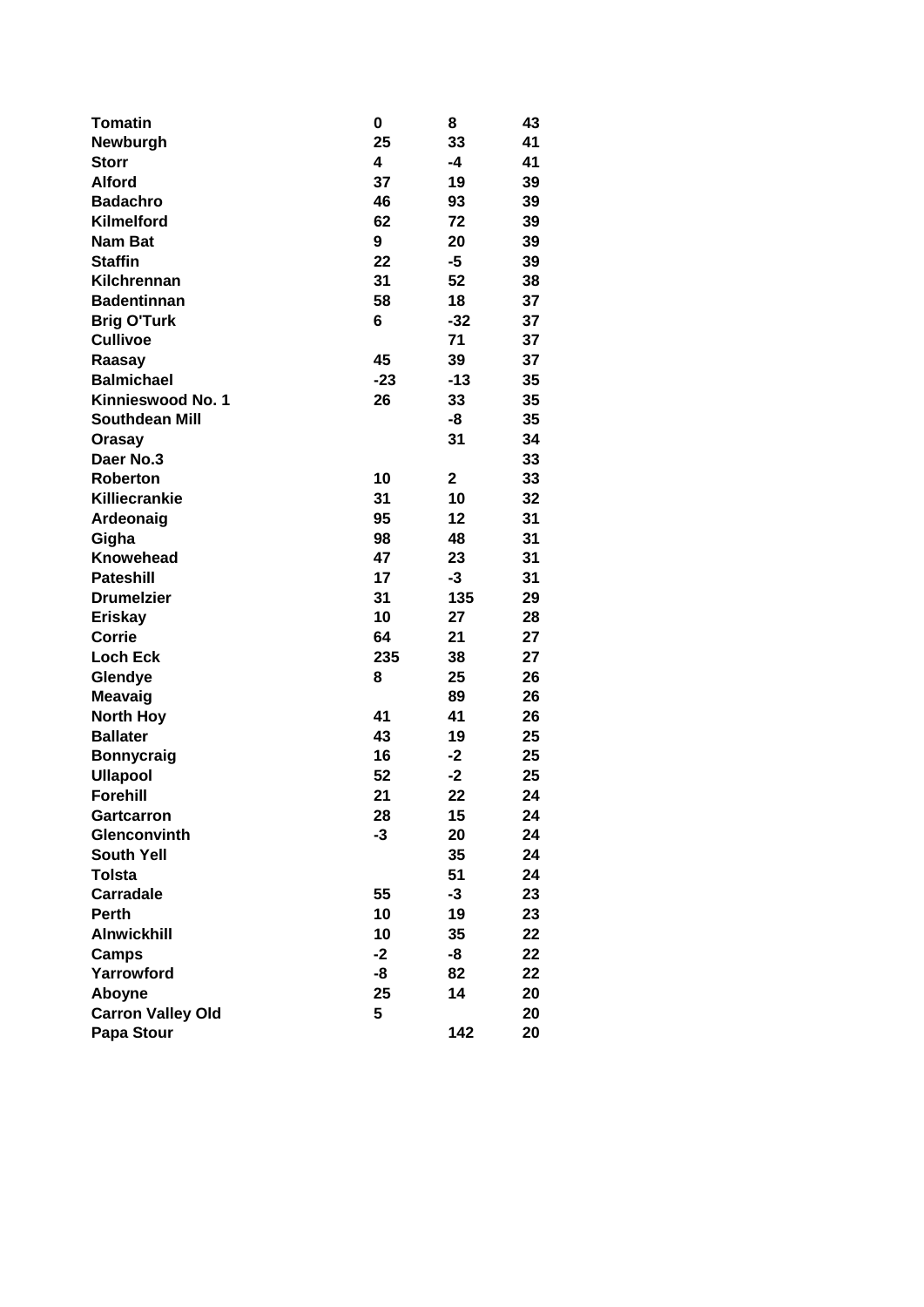## *Water Treatment Works Disinfection Index*

## **19 and Less**

|                          | 2002           | 2003           | 2004                    |
|--------------------------|----------------|----------------|-------------------------|
| <b>Burncrooks</b>        | $-13$          | -7             | 19                      |
| <b>Fairmilehead</b>      | 4              | $\overline{7}$ | 18                      |
| Kinnieswood No. 2        | 126            | 35             | 18                      |
| Lomondhills              | 9              | 27             | 18                      |
| <b>Stronsay</b>          | 27             | 14             | 18                      |
| <b>Taynuilt</b>          | 0              | -5             | 18                      |
| Ettrickbridge            | 39             | 15             | 17                      |
| <b>Carron Valley New</b> | 24             | 12             | 16                      |
| Torra                    | 26             | 21             | 16                      |
| <b>Killin</b>            | $\overline{2}$ | $-16$          | 15                      |
| Tarbert (W.I.)           |                | 23             | 14                      |
| <b>Bradan</b>            | 15             | 132            | 13                      |
| <b>Camphill</b>          | 29             | 6              | 13                      |
| <b>Castle Carrick</b>    | $-17$          | 41             | 11                      |
| <b>Penwhirn</b>          |                | 10             | 11                      |
| <b>Black Esk</b>         | 3              | $-5$           | 10                      |
| Craigmaddie 1&2          | 57             | 35             | 10                      |
| Glendevon                | -5             | $-16$          | 10                      |
| <b>Innerleithen</b>      | 61             | 31             | 10                      |
| <b>Marchbank</b>         | $-24$          | 0              | 10                      |
| Overton                  | $-22$          | 35             | 10                      |
| <b>Invercannie</b>       | 45             | 27             | 9                       |
| Sanday                   | 45             | 47             | 9                       |
| <b>Amlaird</b>           | $-25$          | 9              | 8                       |
| Craigmaddie 3&4          | 30             | 34             | 8                       |
| <b>Crianlarach</b>       | 15             | -16            | 8                       |
| <b>Heriot</b>            | 39             | 60             | 8                       |
| <b>Hopes</b>             | 54             | $-11$          | 8                       |
| <b>Newmore</b>           | -4             | 102            | 8                       |
| <b>Dougliehill</b>       | 21             | 40             | $\overline{7}$          |
| <b>Backies</b>           | 78             | 52             | 6                       |
| <b>Glenlatterach</b>     | 26             | $-11$          | 5                       |
| Saddell                  | 9              | 1.             | 4                       |
| <b>Balmore</b>           | $-35$          | 5              | 3                       |
| Rawburn                  | $-34$          | $-17$          | 3                       |
| Rochomie                 | 6              | $-5$           | 3                       |
| <b>Tarbert (Argyle)</b>  | $-3$           | -8             | 3                       |
| <b>Ashgrove</b>          | $-3$           | 5              | $\mathbf 2$             |
| Govig                    |                | 76             | $\mathbf 2$             |
| <b>Inverary</b>          | $-27$          | $-20$          | $\overline{\mathbf{2}}$ |
| <b>Shapinsay</b>         | 73             | 47             | $\mathbf 2$             |
| <b>Clatto</b>            | 29             | 16             | 1                       |
| Killilour                |                |                | 0                       |
| Langholm                 | 227            | 8              | $\mathbf 0$             |
| Larchfield               |                |                | 0                       |
| <b>Muirdykes High</b>    |                |                | $\mathbf 0$             |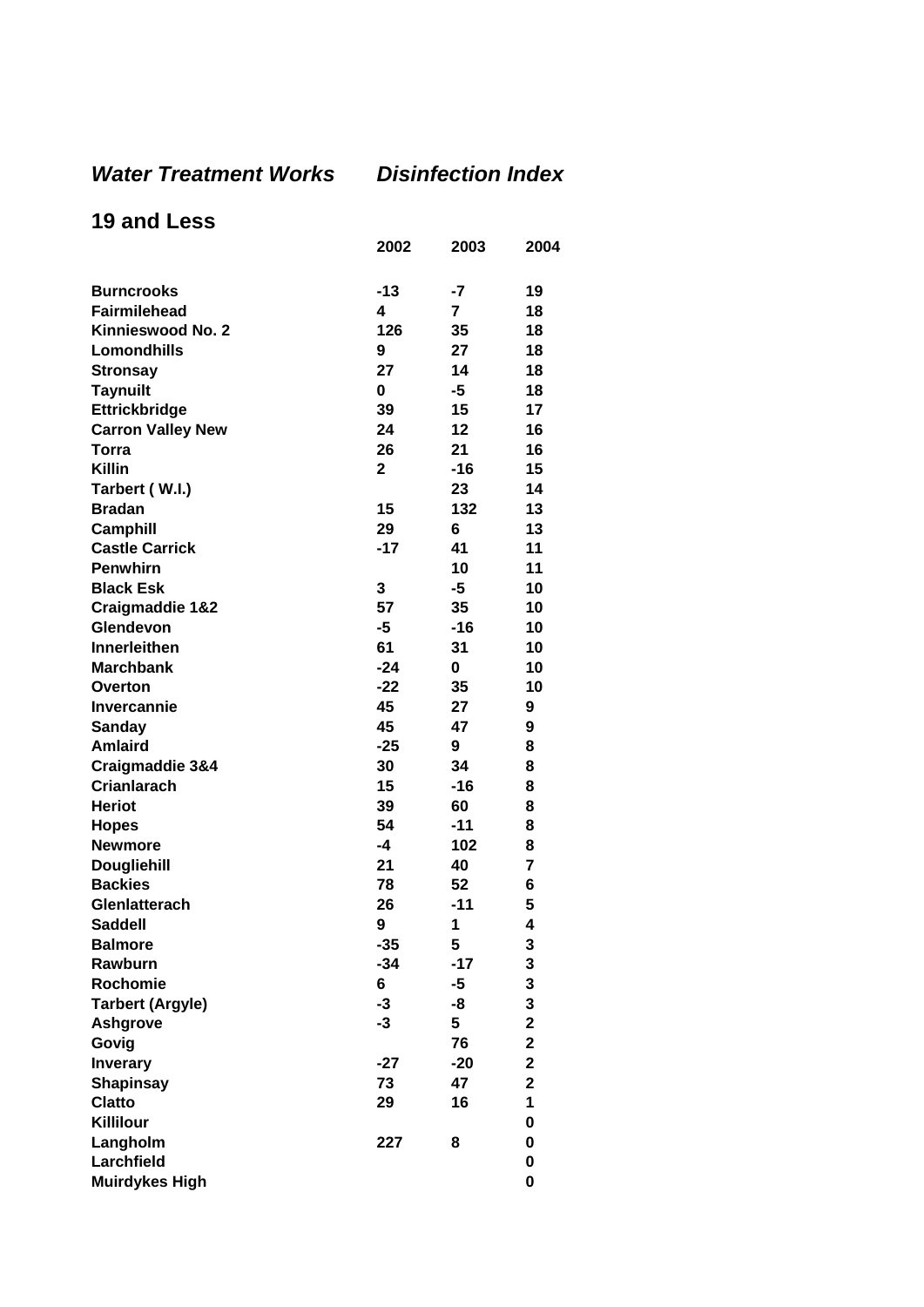| Lochinvar                 | $-38$ | 9            | -2    |
|---------------------------|-------|--------------|-------|
| Lochmaddy                 | 23    | 17           | $-2$  |
| Mugdock 3 & 4             | 27    | 23           | $-2$  |
| <b>Port Charlotte</b>     | 81    | 21           | $-2$  |
| Mugdock 1 & 2             | 29    | 31           | -3    |
| <b>Turret</b>             | $-33$ | -24          | $-3$  |
| <b>South Uist</b>         | $-14$ | 0            | $-4$  |
| <b>Bressay</b>            | $-23$ | 35           | $-7$  |
| <b>Finlas</b>             | $-2$  | 40           | $-7$  |
| Geocrab                   |       | 4            | $-7$  |
| <b>Mugdock 5</b>          | 11    | 31           | $-7$  |
| <b>Aringour No.2</b>      | 0     | $-31$        | -8    |
| Ascog 1 & 2               | $-14$ | 0            | -8    |
| <b>Berneray</b>           | 15    | 6            | -8    |
| Dervaig                   | $-5$  | $-19$        | -8    |
| <b>Dykehead (Moffat)</b>  | 227   |              | -8    |
| Craigmaddie 5             | 31    | 29           | -9    |
| Eday                      | 45    | 25           | -9    |
| <b>Mannofield</b>         | 95    | 7            | -9    |
| <b>Newton of Lathrisk</b> | 87    | 35           | -9    |
| Penwhapple                | $-16$ | 1            | $-10$ |
| <b>Ballygrant</b>         | 97    | 23           | $-11$ |
| <b>Calder</b>             |       | $-19$        | $-11$ |
| Foula                     |       | 68           | $-11$ |
| Lumsden                   | 0     | 18           | $-11$ |
| <b>Tullich</b>            | $-15$ | $-11$        | $-11$ |
| <b>Cambelltown</b>        | $-17$ | $-20$        | $-12$ |
| <b>Corsehouse</b>         | $-4$  | 6            | $-12$ |
| <b>Dhu Loch</b>           | $-43$ | $-11$        | $-12$ |
| <b>Dodburn</b>            | $-12$ | 7            | $-12$ |
| <b>Huntly</b>             | $-15$ | -3           | $-12$ |
| <b>South Hoy</b>          | $-14$ | $-15$        | $-12$ |
| Winterhope                | $-38$ | $-11$        | $-12$ |
| <b>Bayhead</b>            | $-15$ | 32           | $-13$ |
| Glassford                 | $-13$ | $-11$        | $-13$ |
| Daer No.1                 | 33    | $-24$        | $-14$ |
| <b>Herricks</b>           | $-4$  | $-2$         | -14   |
| <b>Muirdykes Low</b>      | $-14$ | $-7$         | $-14$ |
| <b>Roseberry</b>          | 30    | $\mathbf{1}$ | -14   |
| <b>Teregles</b>           | $-47$ | $-41$        | -14   |
| <b>Assynt</b>             | 22    | 48           | -16   |
| Lochgoilhead              | $-5$  | 39           | $-16$ |
| <b>Clunas</b>             | 17    | 32           | $-17$ |
| Killylour                 | $-24$ | $-52$        | $-17$ |
| <b>Overton Alexandria</b> | $-39$ | $-46$        | $-17$ |
| <b>Castle Moffat</b>      | $-16$ | $-27$        | $-18$ |
| Lintrathen                | 12    | $-12$        | -18   |
| <b>Turriff</b>            | 23    | 49           | $-22$ |
| <b>Castlehill</b>         | 12    | 35           | $-24$ |
| <b>Tobermory</b>          | -9    | $-36$        | $-24$ |
| Daer No.2                 | 33    | -16          | $-25$ |
| <b>Belmore High</b>       | -42   | -9           | $-26$ |
| <b>Benbecula</b>          | $-18$ | $-22$        | $-27$ |
| Carspharin                | 35    | 0            | $-28$ |
|                           |       |              |       |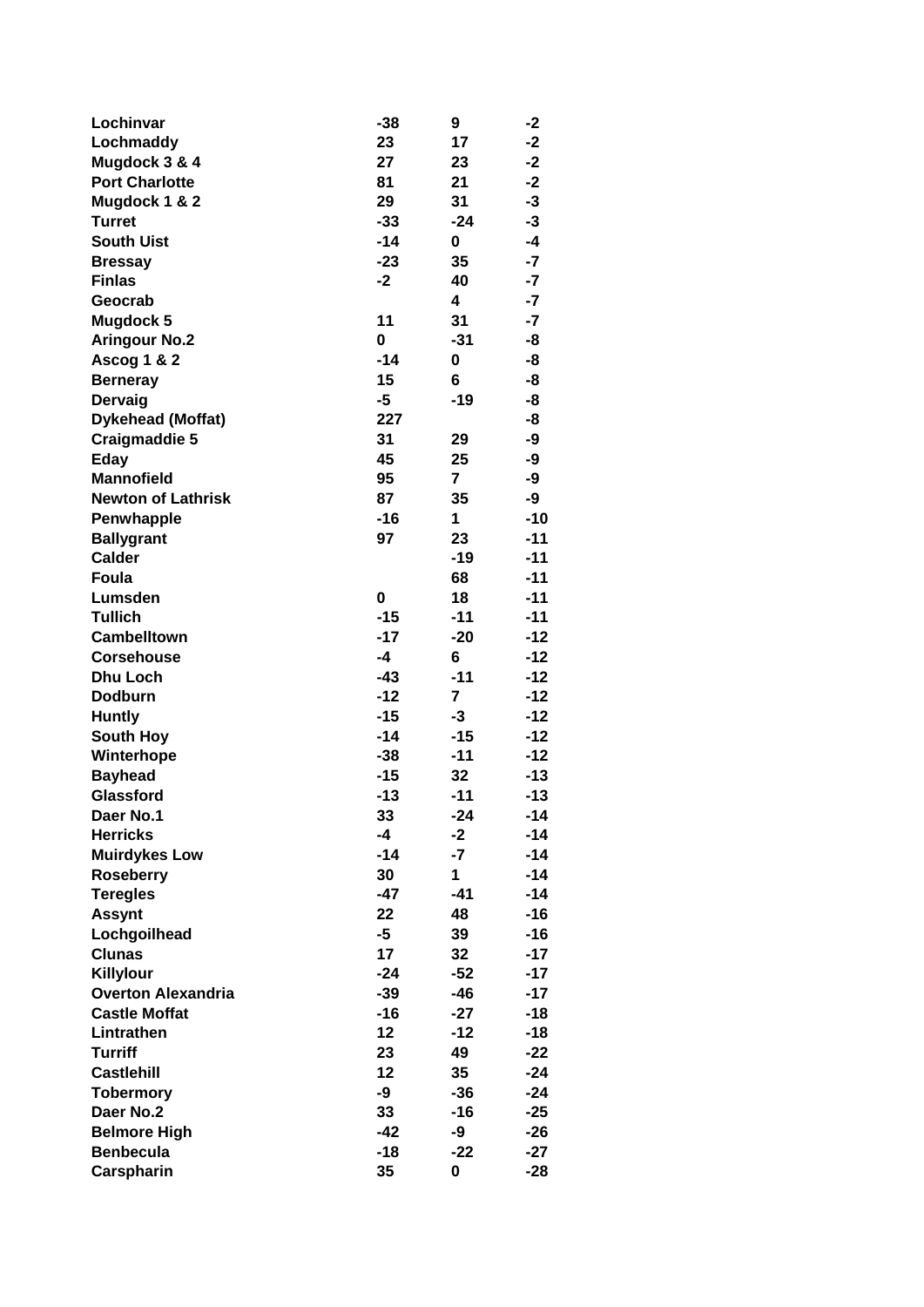| Ardrishaig               | -8    | $-15$ | -30   |
|--------------------------|-------|-------|-------|
| Kettleton                | -5    | $-24$ | -30   |
| <b>Tomintoul</b>         | 10    | 19    | -31   |
| <b>Belmore Loch Sloy</b> |       |       | $-32$ |
| <b>Blairlinnans</b>      | 39    | -7    | -33   |
| Craighouse               | $-21$ | $-25$ | $-35$ |
| Ardfearn                 | -38   | -42   | -36   |
| <b>Dunside</b>           | -29   | $-45$ | -36   |
| <b>Helensburgh Low</b>   | -16   | -1    | -36   |
| Coulter                  | -35   | -42   | -40   |
| <b>Loch Ashie</b>        | 1     | 13    | -44   |
| Bunessan                 | -60   | -53   | -45   |
| <b>Manse Street</b>      | -47   | -54   | -49   |
| <b>Colonsay</b>          | -6    | $-24$ | -58   |
| Craignure                | -13   | $-12$ | -63   |
| Westray                  | 35    | -27   | -65   |
|                          |       |       |       |

# *Summary*

|                    | <b>Number</b><br><b>Sites</b> | οf | <b>Percentage of Total</b> |
|--------------------|-------------------------------|----|----------------------------|
| <b>Index Range</b> |                               |    |                            |
| $100 +$            | 93                            |    | 26%                        |
| 20 to 99           | 147                           |    | 41%                        |
| 19 to minus 65     | 117                           |    | 33%                        |

# **Incomplete Data Sets - No Data for 2004**

|                        | 2002 | 2003 | 2004 |
|------------------------|------|------|------|
| Achnandarroch          |      |      |      |
| <b>Aird of Sleat</b>   | 3    |      |      |
| <b>Appin</b>           | 48   |      |      |
| <b>Aringour No.1</b>   | 235  | -11  |      |
| <b>Armadale</b>        |      | 179  |      |
| <b>Balmore</b>         | 15   |      |      |
| <b>Belmore Low</b>     | -41  |      |      |
| <b>Belstane</b>        | 43   |      |      |
| <b>Bomakelloch</b>     | 123  |      |      |
| <b>Bridge of Cally</b> | 117  | 92   |      |
| <b>Burnend</b>         | 19   |      |      |
| <b>Cairnborrow</b>     | 118  |      |      |
| Cairngow               | 61   |      |      |
| <b>Coulport</b>        | 121  |      |      |
| <b>Culrain</b>         | 154  |      |      |
| Cunningsburgh          | 31   | 14   |      |